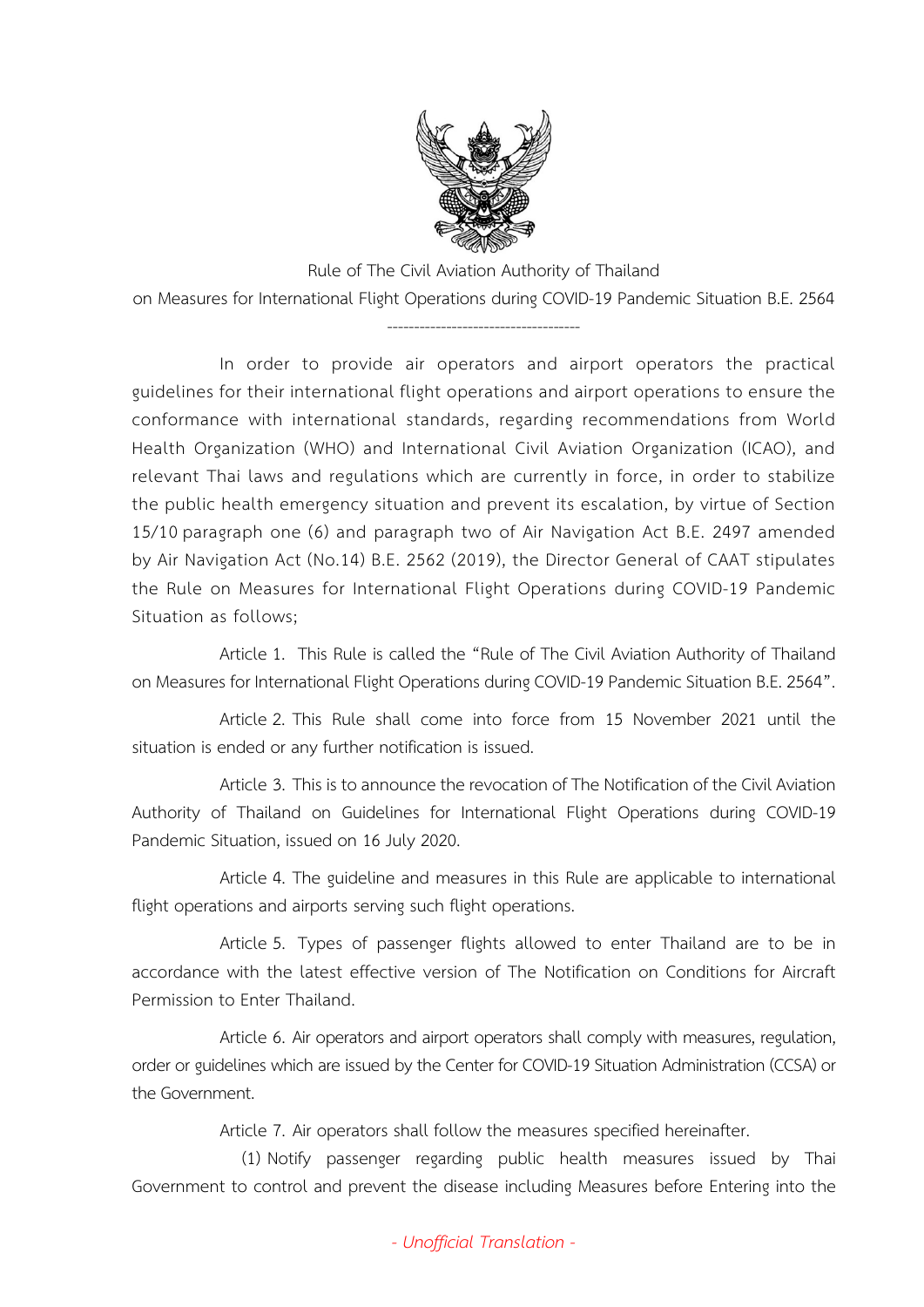Kingdom, Measures upon Arrival/during Stay in the Kingdom and Measures before Departure from the Kingdom.

(2) In case that the airport of embarkation does not provide exit screening for the passengers and airport users, air operators shall consider using non-contact infrared thermometer to check the body temperature of passengers and their general health condition should also be observed. If any passenger is found that his/her body temperature is more than 37.3 °C or there is a sign or symptom of acute respiratory infection such as cough, sore throat, runny nose or dyspnea, air operator staff shall notify the doctor or public health officer at such airport. If any risk factor is found from the diagnosis, boarding pass shall not be issued to such passenger.

(3) According to the Disease Prevention Measures to Prevent the Spread of the COVID-19 Disease for Travellers Entering into the Kingdom, annexed to the Order of the Center for COVID-19 Situation Administration (CCSA) and other applicable additional measures, before the issuance of boarding pass for flights arriving Thailand, there shall be the document verification for each specific category of passengers. In case of flights departing from Thailand, there shall also be the necessary document verification based on requirements of each specific destination. If any document is found incorrect or incomplete after the verification process, boarding pass shall not be issued to such passenger.

(4) In case of Charter Flight, the Charterer shall establish and implement screening measures for the passengers who will board the flight. Before the issuance of boarding pass, passenger shall have all necessary documents ready for verification process according to the requirements issued by the Center for COVID-19 Situation Administration (CCSA) or the Government. If any document is found incorrect or incomplete after the verification process, boarding pass shall not be issued to such passenger.

(5) During the verification process for boarding pass issuance, if any passenger is found with no medical/fabric mask and is unable to acquire and present before travelling, boarding pass shall not be issued to such passenger.

(6) Passenger shall wear medical/fabric mask at all times while on board except for necessary or emergency situation. Air operators should consider informing passengers of personal medical/fabric masks reserve for spare purpose in any possible unexpected situation.

(7) Masks with exhalation valves can transmit the virus and shall not be used.

(8) Measures and practice guideline for physical distancing shall be respected at all times during the journey. The processes to be considered include, but not limited to, the passenger transportation to/from the aircraft, passenger gathering during loading/unloading belonging to/from the overhead stowage bin, unnecessary passenger seating relocation during flight, passenger queueing up for lavatory usage in the cabin and also the practice guideline to ensure proper physical distancing for special passenger who may need special assistance.

(9) For hygiene and cleanliness, there shall be hand sanitizer containing at least 70% alcohol sufficiently provided for passengers and crew.

*- Unofficial Translation -*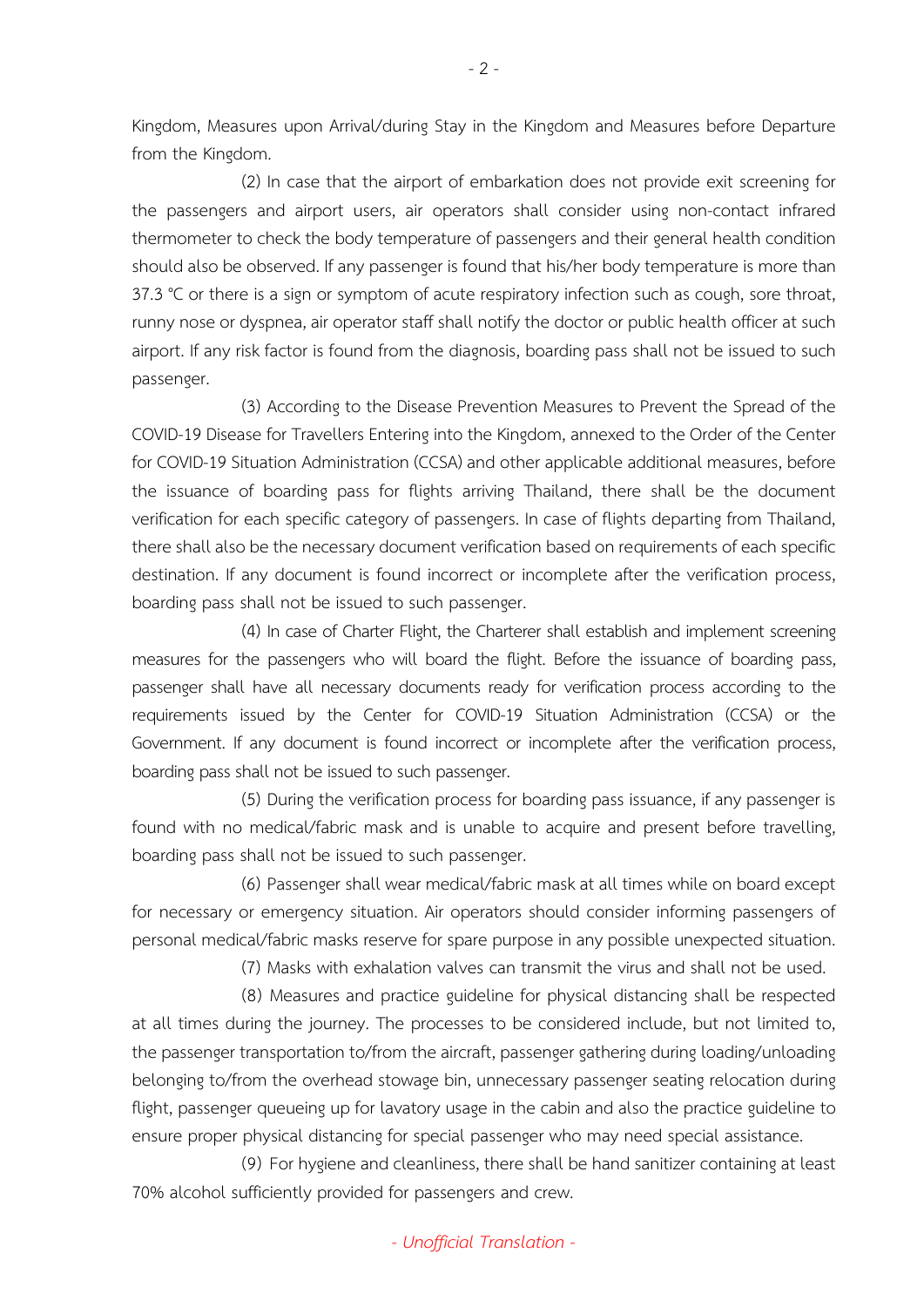(10) Crew members shall use Personal Protective Equipment (PPE) as specified below.

(a) During performing flight duty, pilot shall always wear medical mask. Masks with exhalation valves can transmit the virus and shall not be used.

(b) During performing flight duty, cabin crew shall always wear medical mask and disposable medical rubber gloves. Masks with exhalation valves can transmit the virus and shall not be used. Air operator may consider providing other equipment for additional protection against infection such as goggles, Protective Gown etc. considering the operational risk exposure level in each flight.

(11) There shall be the suspension of printed materials service such as newspaper, magazine or advertisement pamphlet except solely for document or material concerning safety.

(12) The sales of souvenir and duty-free items shall also be suspended during the flight except only when order and pay via electronic system and such souvenir and duty-free items are delivered after disembarkation.

(13) Cabin crew shall mainly contact the flight crew via interphone and shall be allowed to get in the cockpit only for safety reason and facilitate the flight crew as deemed necessary.

(14) Food and beverage service may be provided by considering sealed, prepackaged food and bottled water. Consumption of ice, cold meat, unheated or uncooked food are to be suspended. These measures aim to, as much as possible, reduce contact between crew and passengers during service. In-flight safety standards shall still be respected at all times.

(15) For flight with flight time more than 240 minutes, the last 3 seat rows of one side of the cabin should be designated for on-board emergency quarantine measures to isolate the ill or suspected to be affected from COVID-19 traveller (passenger or crewmember) for the reason of surveillance and disease transmission prevention. And in case that the ill or suspected to be affected from COVID-19 traveller (passenger or crewmember) is found in flight, air operator shall implement the on-board emergency quarantine as follows;

(a) Such ill or suspected to be affected from COVID-19 traveller (passenger or crewmember) shall be seated at the reserved seat in the quarantine area mentioned above as far away from the other passengers as possible.

(b) In case that there are more than one lavatory, the lavatory nearest to the quarantine area should be specifically designated for quarantine purpose.

(c) One lavatory may be reserved and used exclusively by crewmember considering sufficiency for passengers.

(d) It is recommended to assign specific crew members to provide necessary in-flight service for quarantine area, and the crew members should minimize close contacts (within 2 meters) with other crew members and unnecessary contacts.

- 3 -

*- Unofficial Translation -*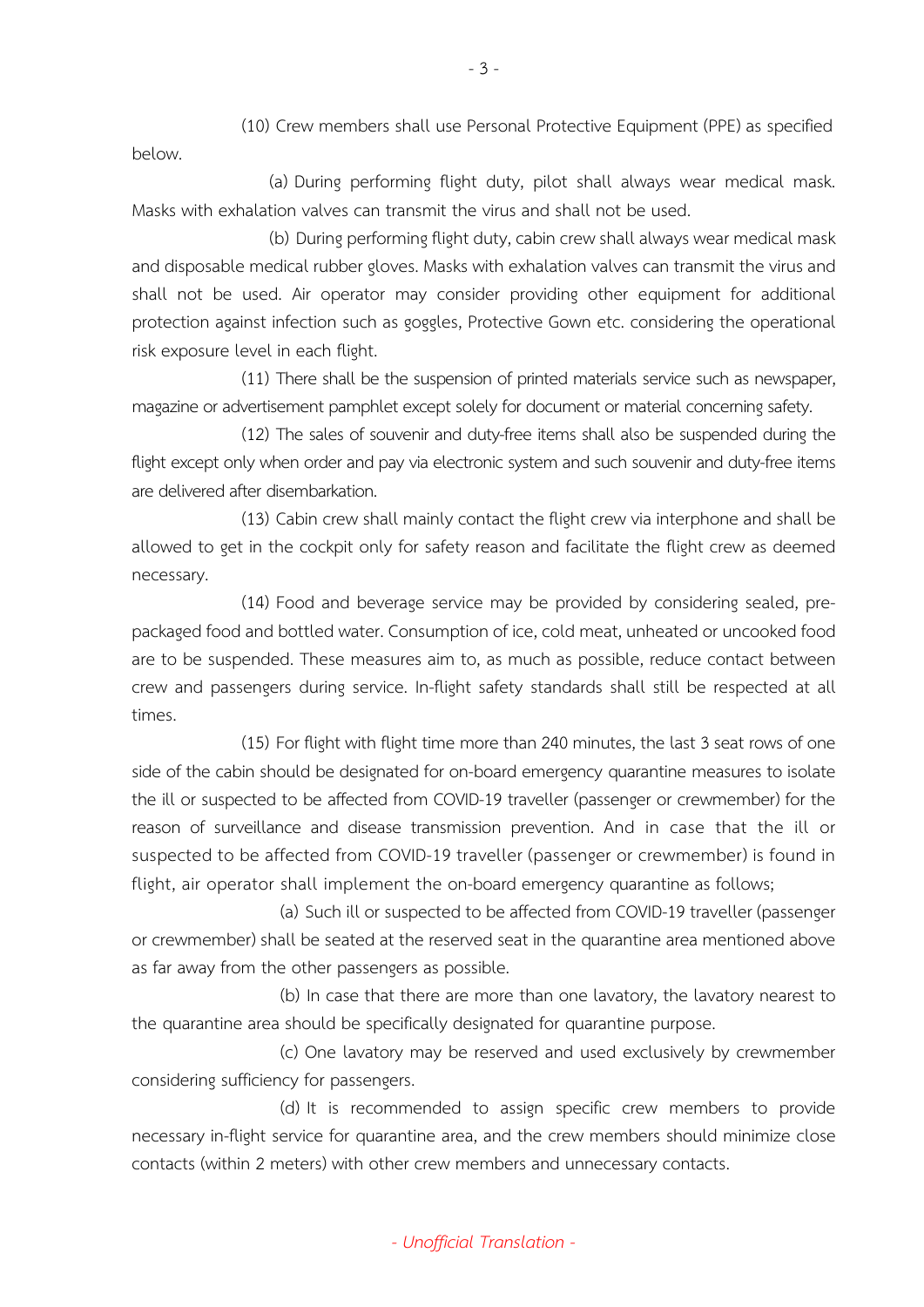(e) Flight crew shall notify the air traffic controller at port of disembarkation about information regarding passenger or crew who is ill or suspected to be affected from COVID-19 in order to convey the finding to the airport of entry.

(16) There shall be the cleaning and disinfection of equipment in the cabin that will be or may be transferred to the following flight such as safety demonstration kits, extension seat belt, infant seat belt, infant life vest etc. with effective disinfectant after being used or before transferring to the next flight. Furthermore, Air operators may consider providing Universal Precautions Kits (UPK) and Disinfecting Agent in the sufficient and proper amount for each flight in order to facilitate the cabin crew in cleaning and disposing off the biologically dangerous liquid and minimize the disease spreading in the cabin.

(17) After each flight, there shall be cabin cleaning and disinfection according to the standards issued by the Ministry of Public Health.

(18) During aircraft parking for maintenance reason, it is recommended to use air conditioning system from Auxiliary Power Unit (APU) instead of using air from the connecting bridge and the aircraft door should be opened to facilitate the airflow. However, at the airport where fixed electrical ground power and external pre-conditioned air with High Efficiency Particulate Air (HEPA) Filter are available, air operators may consider using the mentioned system instead of APU.

(19) High Efficiency Particulate Air (HEPA) Filter shall be replaced according to the schedule specified in Manufacturer's Manual. The used part shall be put in the plastic bag and sealed properly.

(20) In case that the aircraft has deficiency according to the Minimum Equipment List (MEL) especially in Air Conditioning Packs and Recirculation Fans, it shall be repaired as soon as possible.

Article 8. Airport operators shall follow the measures specified hereinafter.

(1) Implement screening measures for the passengers and airport users by checking the wearing of medical/fabric mask and note that masks with exhalation valves can transmit the virus and should not be used. Airport operators shall also implement body temperature screening using Non-contact Infrared Thermometer and observe general sign and symptom. If any passenger or airport user is found with no mask, or his/her body temperature is more than 37.3 °C, or a sign or symptom of acute respiratory infection such as cough, sore throat, runny nose or dyspnea is presented, air operator staff shall notify the doctor or public health officer at such airport immediately. If the diagnosis indicates possible risk of suspected case, he/she shall be denied to enter the area of such airport.

(2) For hygiene and cleanliness, there shall be hand sanitizer containing at least 70% alcohol sufficiently provided for passengers and personnel.

(3) Manage physical distancing by prepare space for seating or standing areas at least 1 meter between each person such as at check- in counter, security check, boarding gate etc.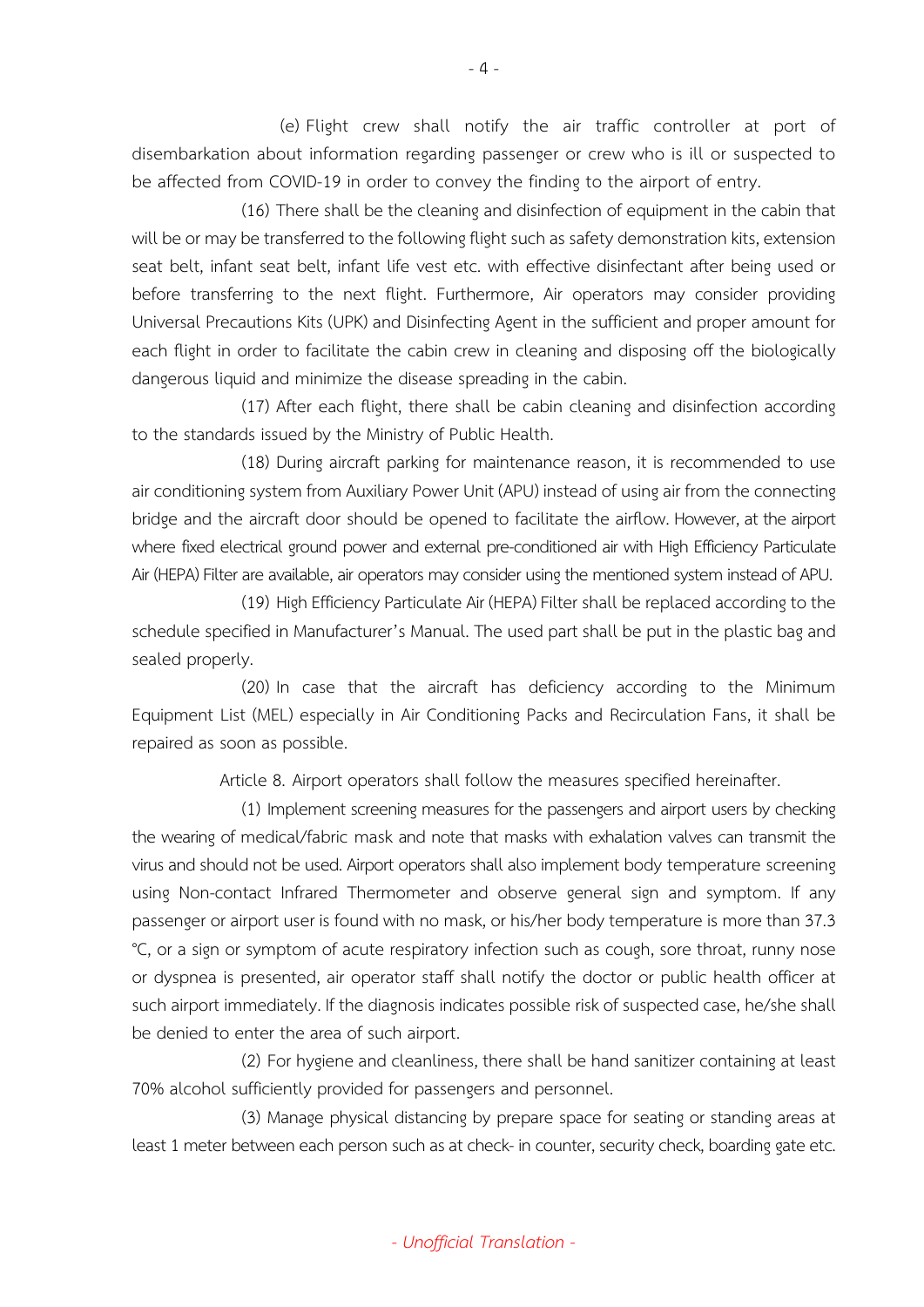(4) Provide signs, markings and public announcement to promote physical distancing measures. Additional announcement to emphasize on medical/fabric mask wearing is strongly recommended.

(5) Cleaning and disinfection shall be applied to areas and equipment regularly according to the standards issued by the Ministry of Public Health.

(6) Consider using the efficient air conditioner and air filtration system in order to keep the air clean and stop using horizontal air blower.

(7) For personnel on duty, consider the protection measures on the case-by-case basis such as wearing of Personal Protective Equipment (PPE), health screening programme for personnel, work shift schedule planning, sufficient hand sanitizer etc.

(8) Limit the numbers of person to be allowed entering the passenger terminal. At the early stage, first priority shall be given to airport personnel on duty, passenger, caregiver of the special passenger and unaccompanied minor to reduce crowded area and queue which help minimize the risk of disease transmission that may occur.

(9) Implement the self-service device/system such as boarding pass and baggage tag kiosk or Self-Bag Drop etc. to reduce physical contact between person. The maintenance and disinfection of such device/area shall be exercised properly and regularly.

(10) Consider security inspection using Walk-Through Metal Detector (WTMD). The security inspection personnel should minimize inspection by touching. The security inspection measures shall be introduced to the passenger in advance to ensure understanding and preparedness.

(11) Consider temporary closure or additional prevention measures for some service areas such as food court, common area, smoking area or kid play area etc.

(12) Consider using baggage conveyor belt to avoid crowded situation. For high risk flight (travelling from high risk area), the baggage conveyor belt shall be specifically separated.

(13) Airport operators shall comply with Disease Prevention Measures to Prevent the Spread of the COVID-19 Disease for Travellers Entering into the Kingdom, Annexed to the Order of the Center for COVID-19 Situation Administration (CCSA) in the part of public transportation or any measures issued by the Government. Airport operators shall also monitor and comply with the forthcoming amended measures that are applicable to the airports.

(14) Strictly consider when providing the service for aircraft applied for technical landing to ensure that no passenger disembarks. If there is rotation of the crew members, such crew members shall strictly follow the measures specified above.

Article 9. The shuttle bus can be occupied at the normal standard capacity of its configuration. Physical distancing shall be respected at all times. Cleaning and disinfection of the surface and equipment that are frequently touched shall be carried out both before and after the service.

*- Unofficial Translation -*